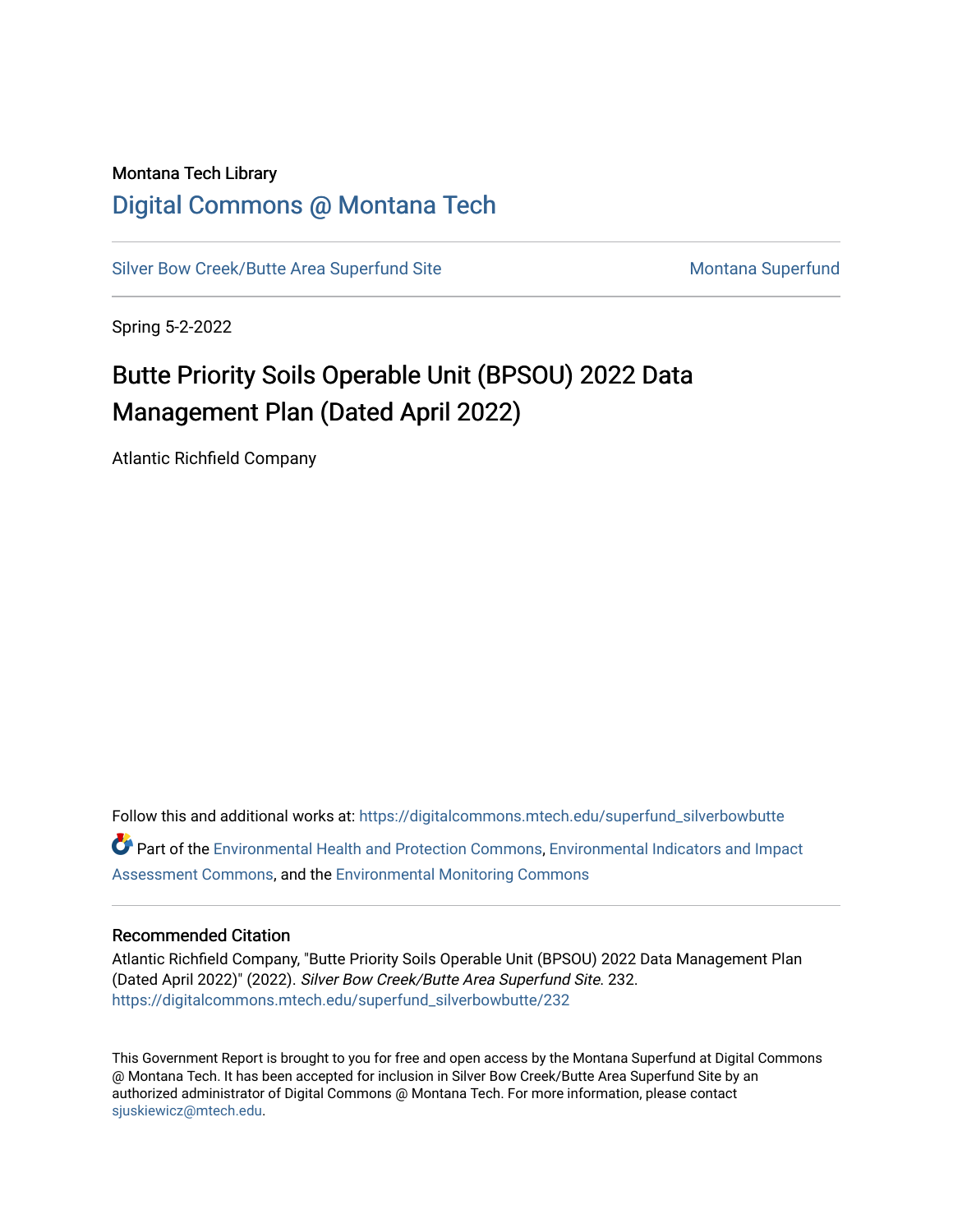# **Atlantic Richfield Company**

May 2, 2022

Nikia Greene Remedial Project Manager US EPA Region 8 Montana Office, Federal Bldg., 10 W. 15th St., Suite 3200 Helena, Montana 59626

Erin Agee, Senior Assistant Regional Counsel Mail Code 8 ORC\_LE\_C Office of Regional Counsel - CERCLA 1595 Wynkoop Street Denver, CO 80202

| Daryl Reed                 |  |
|----------------------------|--|
| DEQ Project Officer        |  |
| P.O. Box 200901            |  |
| Helena, Montana 59620-0901 |  |

Jonathan Morgan, Esq. DEQ, Legal Counsel P.O. Box 200901 Helena, Montana 59620-0901

#### **RE: Butte Priority Soils Operable Unit (BPSOU) 2022 Data Management Plan (Dated April 2022)**

Project Representatives:

On behalf of Atlantic Richfield Company, please find the 2022 BPSOU Data Management Plan for your records. Minor updates have been made in accordance with the Agency approval letter received on March 22, 2022. The plan and appendices may be downloaded at the following link:

#### [2022 BPSOU Data Management Plan](https://woodardcurran-my.sharepoint.com/:f:/p/ddobrinen/EskrXo5UoL1DlYlW4rLJxIwBabjW-ghkmuDbJvLWkYcVzw?e=X13i9I)

If you have any questions or comments, please call me at (406) 723-1834.

Sincerely,

Josh Bryson, PE, PMP Liability Manager Remediation Management Services Company An affiliate of **Atlantic Richfield Company**



317 Anaconda Road Butte MT 59701 **Josh Bryson** Direct (406) 782-9964 Liability Manager Fax (406) 782-9980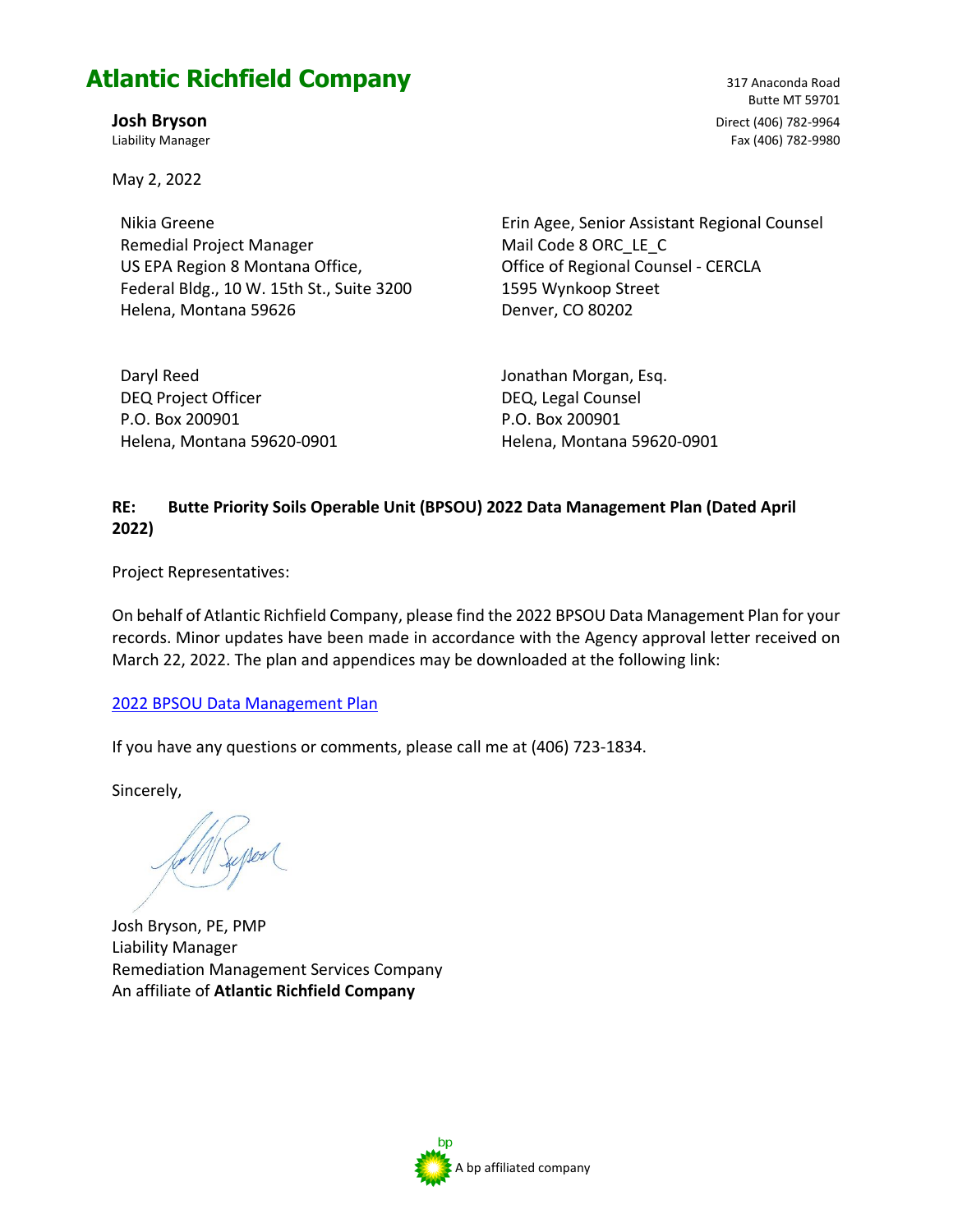# **Atlantic Richfield Company** 317 Anaconda Road

Butte MT 59701 Direct (406) 782-9964 Fax (406) 782-9980

Cc: Patricia Gallery / Atlantic Richfield - email Chris Greco / Atlantic Richfield - email Loren Burmeister / Atlantic Richfield - email Dave Griffis / Atlantic Richfield - email Jean Martin / Atlantic Richfield - email Irene Montero / Atlantic Richfield - email Mike McAnulty / Atlantic Richfield - email Don Booth / AR Consultant - email David Gratson / AR Consultant Mave Gasaway / DGS - email Joe Vranka / EPA - email David Shanight / CDM - email Curt Coover / CDM - email James Freeman / DOJ - email John Sither / DOJ - email Matthew Dorrington / DEQ - email Jenny Chambers / DEQ - email Daryl Reed / DEQ – email Dave Bowers / DEQ – email Carolina Balliew / DEQ - email Jim Ford / NRDP - email Harley Harris / NRDP - email Katherine Hausrath / NRDP - email Meranda Flugge / NRDP – email Pat Cunneen/ NRDP - email Ted Duaime / MBMG - email Gary Icopini / MBMG - email Becky Summerville / Inland - email Kristen Stevens / UP - email Robert Bylsma / UP - email John Gilmour / UP - email Leo Berry / BNSF - email Robert Lowry / BNSF - email Brooke Kuhl / BNSF - email Jeremie Maehr / Kennedy Jenks – email Annika Silverman / Kennedy Jenks – email Matthew Mavrinac / RARUS - email Harrison Roughton / RARUS - email Brad Gordon / RARUS - email Mark Neary / BSB - email Julia Crain / BSB - email Eric Hassler / BSB - email Abigail Peltomaa / BSB - email Chad Anderson / BSB - email